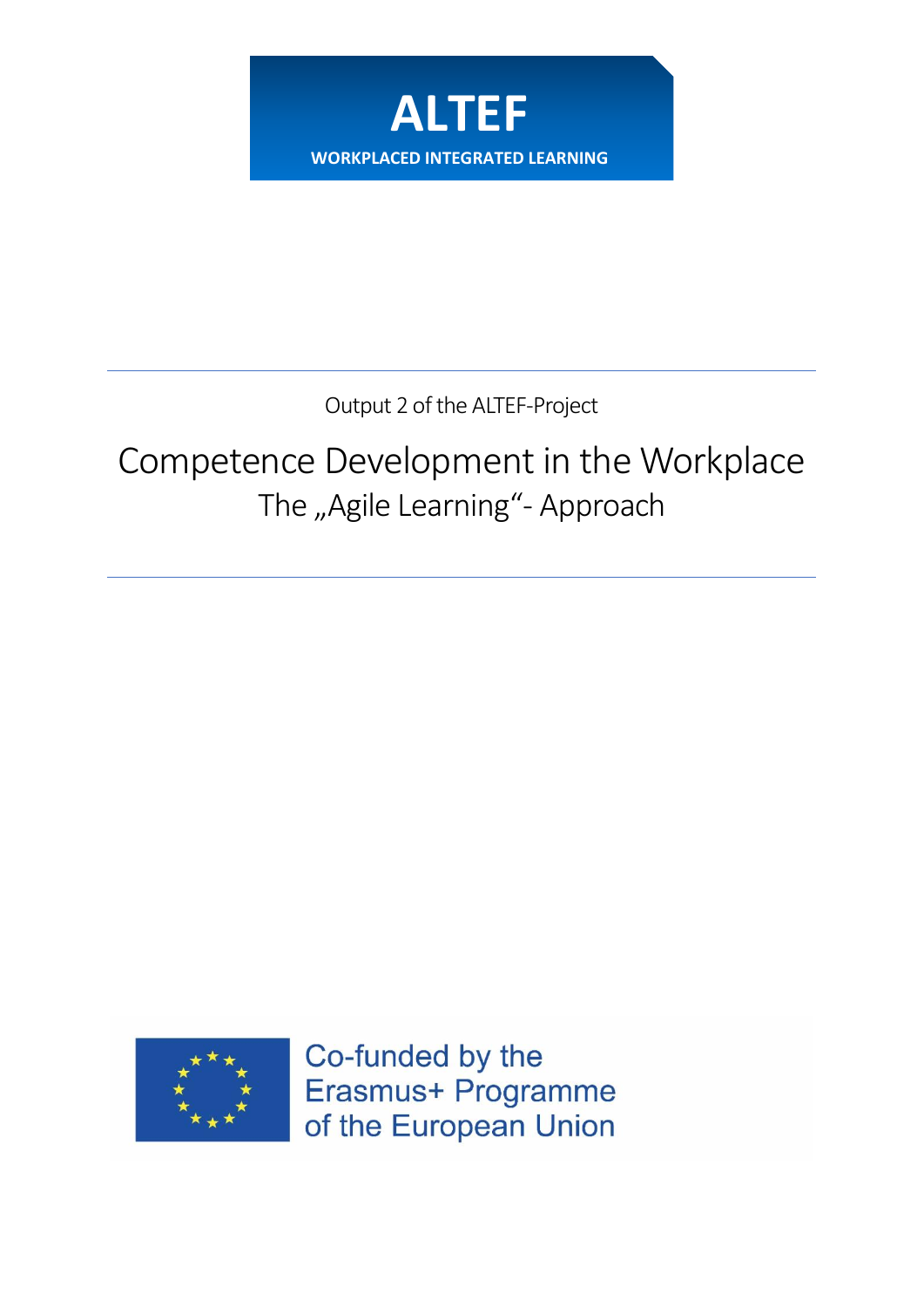## Content

| A short introduction to 'what is a problem?' and 'what is problem-orientation?' in a problem- |  |
|-----------------------------------------------------------------------------------------------|--|
|                                                                                               |  |
|                                                                                               |  |

## Authors

**Jörg Longmuß**

Sustainum – Institute for Sustainable Economy Berlin [j.longmuss@sustainum.de](mailto:j.longmuss@sustainum.de)

#### **Benjamin Höhne**

Beuth University of Applied Sciences Berlin [bhoehne@beuth-hochschule.de](mailto:bhoehne@beuth-hochschule.de)

Appendix:

**Bente Nørgaard** Aalborg Universitet [bente@plan.aau.dk](mailto:bente@plan.aau.dk)

This paper is an output of the ALTEF project: "Workplace Integrated Learning for Technical Experts with a Vocational Background"

Berlin, Aalborg, Leiderdorp 2019

The European Commission support for the production of this publication does not constitute an endorsement of the contents which reflects the views only of the authors, and the Commission cannot be held responsible for any use which may be made of the information contained therein.

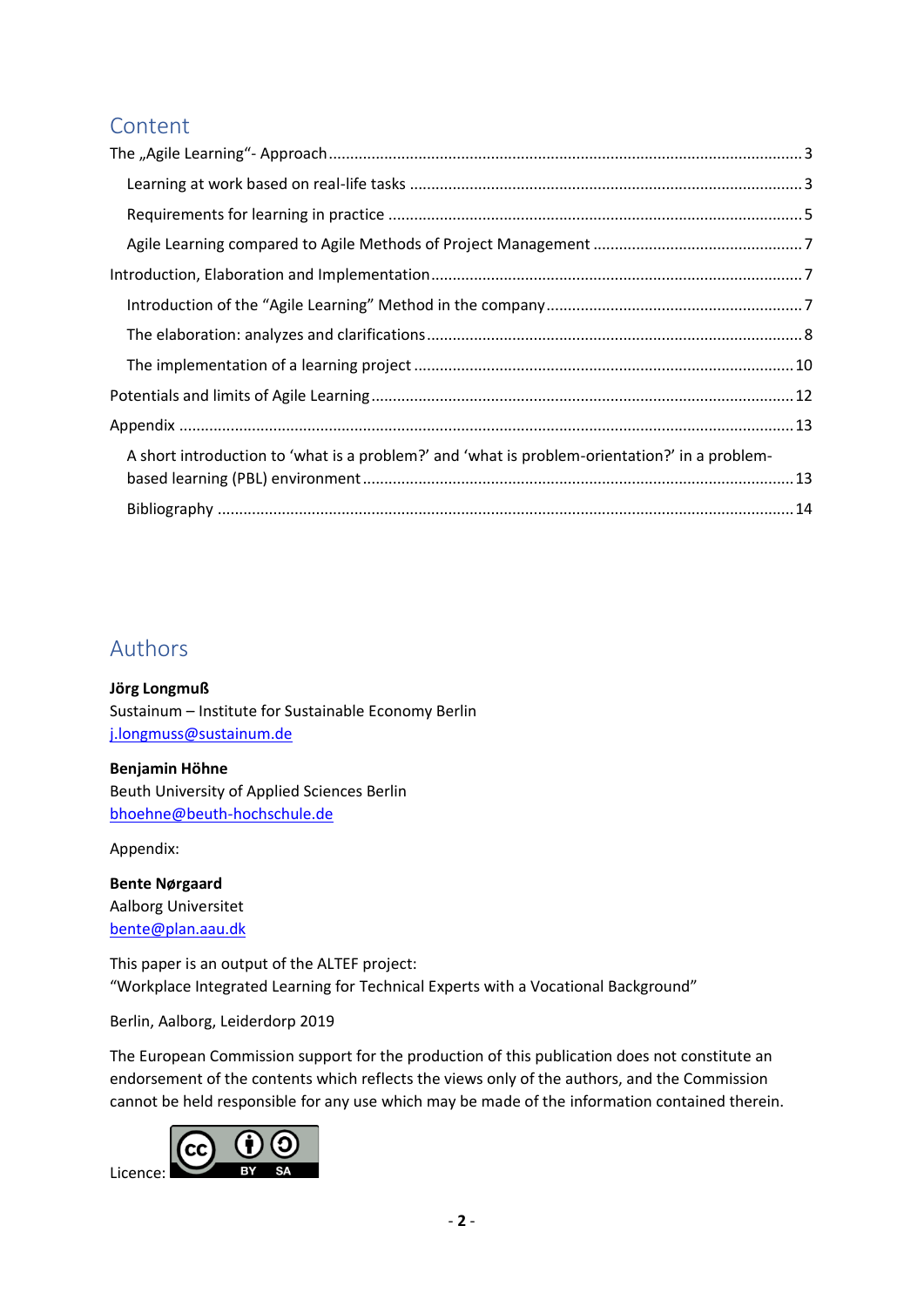# Competence development in the workplace

## <span id="page-2-0"></span>The "Agile Learning"- Approach

Shorter innovation cycles in the work cause an increasing frequency and intensity, with which employees must study further and acquire new competences. So far, however, there are hardly any suitable continuing education formats for this need, since classical forms of qualification (e.g. seminar courses, continuing education courses) do not fit precisely enough with the individual competence requirements and at the same time react too slowly to the dynamics of change in companies.

Under these conditions, for in-service competence development three requirements must be met:

- *High scalability*, to enable qualification measures from a few hours to several hundred;
- *Content adaptability*, to include new topics as quickly as possible;
- *Connectivity* to existing organizational structures and software infrastructure in order to start with little effort.

To implement such competence development in companies, the "Agile Learning"-Approach was developed. Its aim is to promote learning within the work process and by means of real tasks, thus making competence development and knowledge transfer a continuous component of company organization.

#### <span id="page-2-1"></span>Learning at work based on real-life tasks

For a targeted development of competences required in the company, it makes sense that the employee does not learn on general tasks or case studies from a different environment, but in processing real problems from their own field of work. This means that:

- 1. First, the new competencies that are relevant or will be foreseeably relevant for the employees ("**learning topics**") are precisely determined, then
- 2. Appropriate tasks from the operational practice, in which these competences are needed ("**learning occasion**"), are identified and finally
- 3. these tasks are exemplarily processed with technical and didactic support ("**coaches**").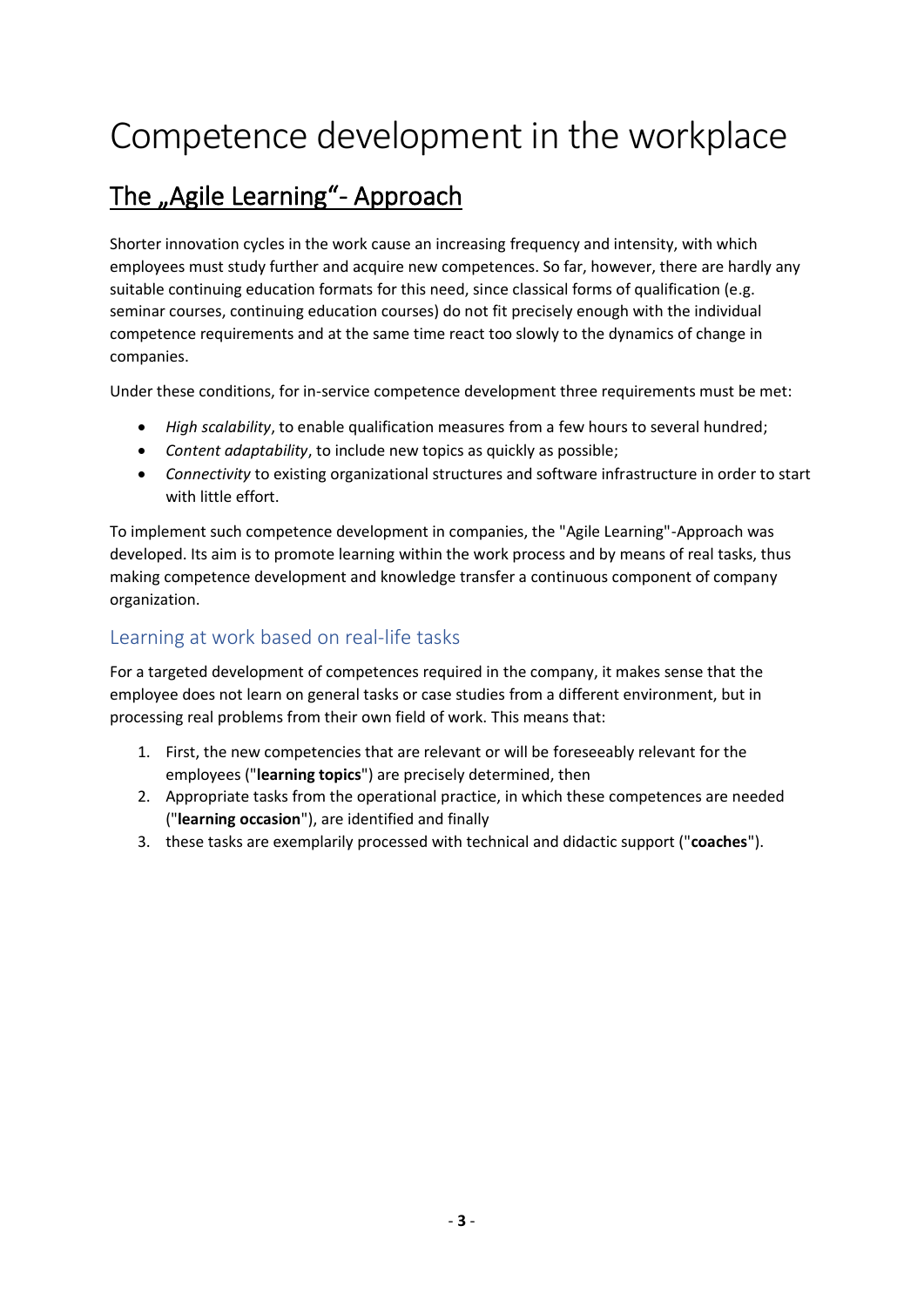#### Practical example: **learning on real tasks**

A department had been given a new area of responsibility requiring additional knowledge and skills. To develop these, the following has been done:

- 1. Talks were held with the HR department, supervisors and employees of the department. Also, a concise work analysis was done. In the beginning, as a wish, general learning subjects such as "materials engineering" and "spreadsheets" were mentioned. Finally, two specific learning topics could be identified where current needs existed: first, possible correspondences between current and outdated material names, and second, working with if / then rules and between different worksheets when calculating with tables.
- 2. As learning tasks, material lists and worksheets from the daily work were used, which contained these requirements and were suitable for an exemplary processing.
- 3. These learning tasks were worked on in small groups in the alternation of subject-specific input, exemplary work by themselves, editing notes, stop-overs with comparison of the learning results and a final reflection on the process.

This learning directly on and in real practice has several advantages:

- **The employees learn exactly what they need for their work**, not what is offered in general seminars. Admittedly, the required content can usually be acquired there as well, but together with many unnecessary content. This makes general seminars extensive and annoying for the participants.
- Accordingly, the learning results **are directly applicable in everyday life**. This does not only refer to the content, but also to the work equipment used (computers, software, data and filing structures) as well as communication structures, responsibilities, and experts in the company.
- The usefulness of each learning step is immediately apparent. **It is not learned "in advance"** in the hope of using it someday. This increases the motivation to solve even difficult or lengthy tasks.
- The learning topic becomes more accessible to the employees because significantly less abstraction and transfer performance is required of them to recognize their practical problem behind the task. **This facilitates access to the topic especially for practice-oriented persons**.
- The participants experience a higher degree of **self-efficacy** because they can successfully try out new skills in a previously unknown field of learning and thus experience their own competence increase directly and related to their daily work.
- For comprehensive projects**, the handling of operational tasks is also resource-efficient**, since these tasks would have to be processed anyway. In addition, the employees remain in the work process and are not completely out of house for a longer training.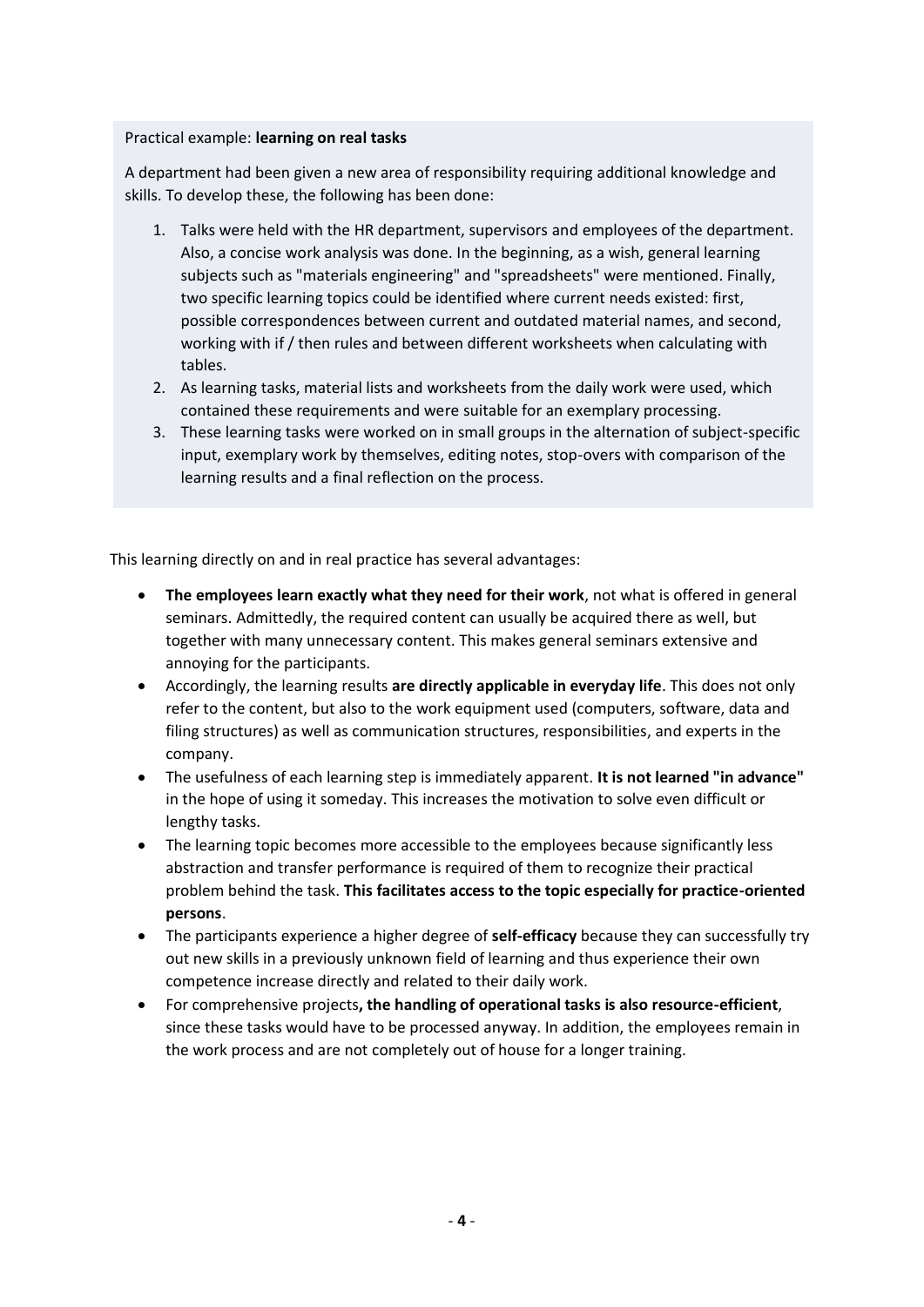#### Practical example: **Advantages of workplace-integrated learning**

In a large company, in a newly built up division with young, motivated employees, there were so far no stable processes of order acceptance and execution and no established cooperation across departmental boundaries.

Here, the learning topic was cross-departmental collaboration. The learning task of the team from different departments was to define some key processes based on current orders and to develop the corresponding documents. Learning on this task from practice meant, among other things:

- To become acquainted with existing tools such as the SharePoint platform or a videoconferencing tool and practice techniques such as working with a Kanban board.
- The material outcome of the learning task, the documents to be developed, were needed even without the learning project.
- The cooperation of the participants in the project had to take place in everyday life in the future as well. The learning project thus offered the opportunity to practice this cooperation in an accompanied situation and to reflect on it under guidance.

#### <span id="page-4-0"></span>Requirements for learning in practice

Learning on real life tasks from the operational practice requires three types of participants:

- A person who represents the content of the learning topic, i.e. defines the objectives of competence development, decides on the specific learning task, and examines the results of the learning process and either accepts them or demands additions or corrections. The tasks of this person can be summarized with the term "**sponsor**";
- The employees who work on this learning task as a **team**, acquire the necessary knowledge, share learning progress and reflect together, and in the end present the results;
- Tutors who supervise the learning process organizationally and didactically, remove obstacles, provide input when needed - by either giving it themselves or by consulting experts - and guide the team to reflect on the learning process. For these persons, the term "**coaches**" is used below (for the roles and their interactions see Figure 1).

Working on the learning task takes place in alternation of individual and group work, with a stopover at each stage of the individual work, where results are shared and compared within the team to synchronize the work. As length of these phases, **work in the extent of eight hours** has proved to be successful. After this time, generally, a progress can be presented and any errors or deviations can still be easily corrected. If the employees deal exclusively with the learning project, daily stopovers make sense. If, as is the rule, they work only part of their working time on the learning project, these distances extend accordingly, e.g. at 20% of the working time a weekly stopover is advisable.

At longer intervals - the learning stages - the learning progress is presented to the sponsor and accepted by him/her or necessary follow-up work is made clear. After that, a reflection on the learning process as well as an agreement on goals and procedures for the next stage take place.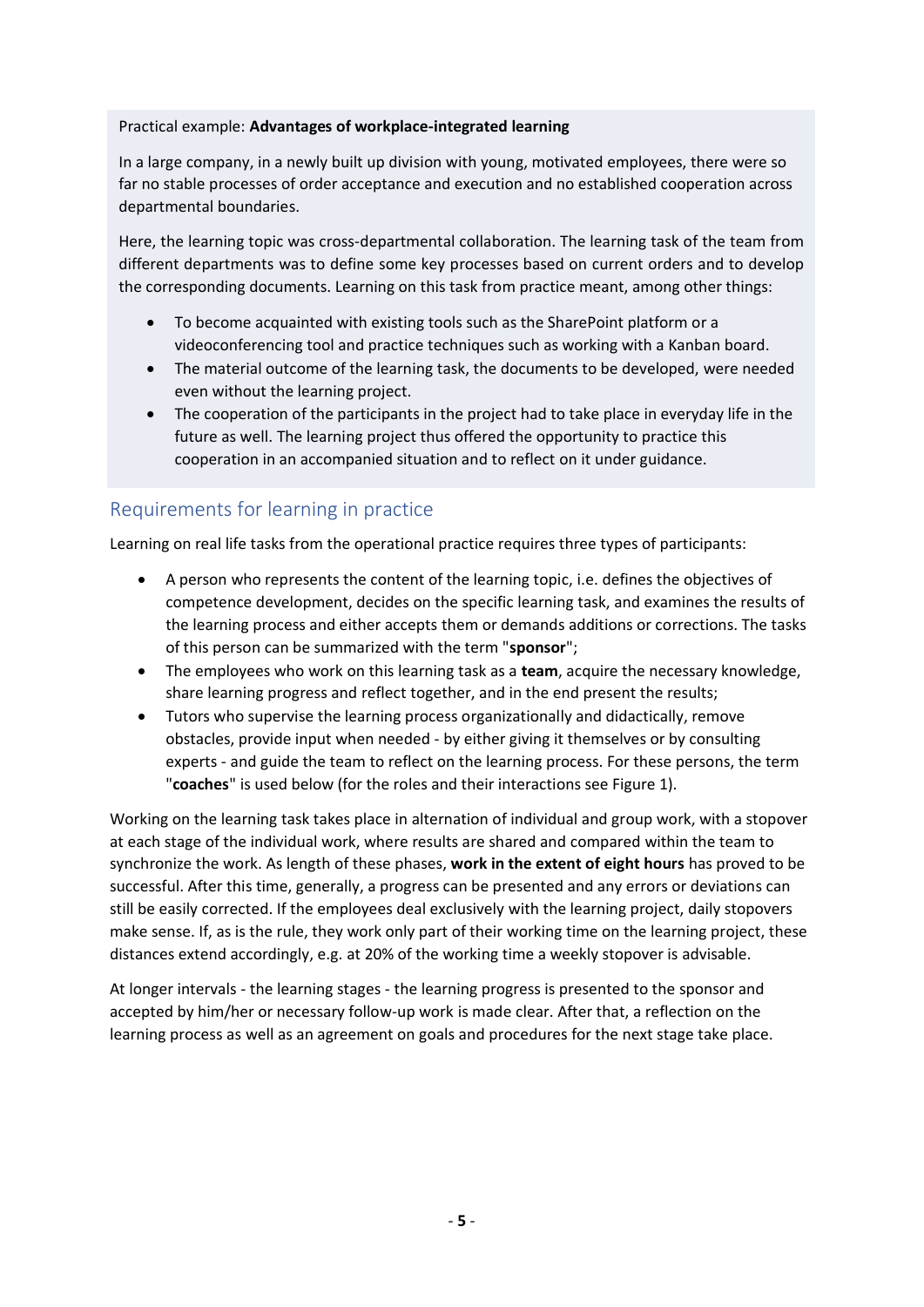

*Figure 1: Roles and Interactions in the Agile Learning Project*

There are several reasons for this form of working:

- Switching between becoming acquainted with new areas, trying out ideas, and getting feedback, followed by discarding, adjusting, or adopting work results is an important didactic principle for self-directed learning.
- The work in the learning project takes place on real tasks from the company. Accordingly, practical solutions must be worked out for these tasks. The practical suitability of the newly acquired competences is thus checked directly in the context of their own working environment.
- The necessity for technical follow-up plays a special role in learning projects, because the subject area is new to the learners and, moreover, they must act in an incompletely defined action space (who in the company is important for my project, which tools are usually used). If individual aspects of the learning task turn out to be too demanding, too tedious, or too simple, they can be modified to fit the intended scope and level of difficulty.
- The support system of the learning project can be improved in the short term by e.g. changing a learning platform, determine other times or making other rooms available, adding appointments or arranging videoconferences.
- A reflection is facilitated if it refers to a manageable period. This is especially important for practice-oriented employees, who in all experience have considerable difficulties in talking about their work on a meta level.

This form of learning in stages based on tasks from one's own practice in interaction with a sponsor and with coaches is called "Agile Learning". Thereby, a competence-oriented, media-based learning in the work process within companies should be enabled. The "teachers" rather have the role of a learning companion or supporter.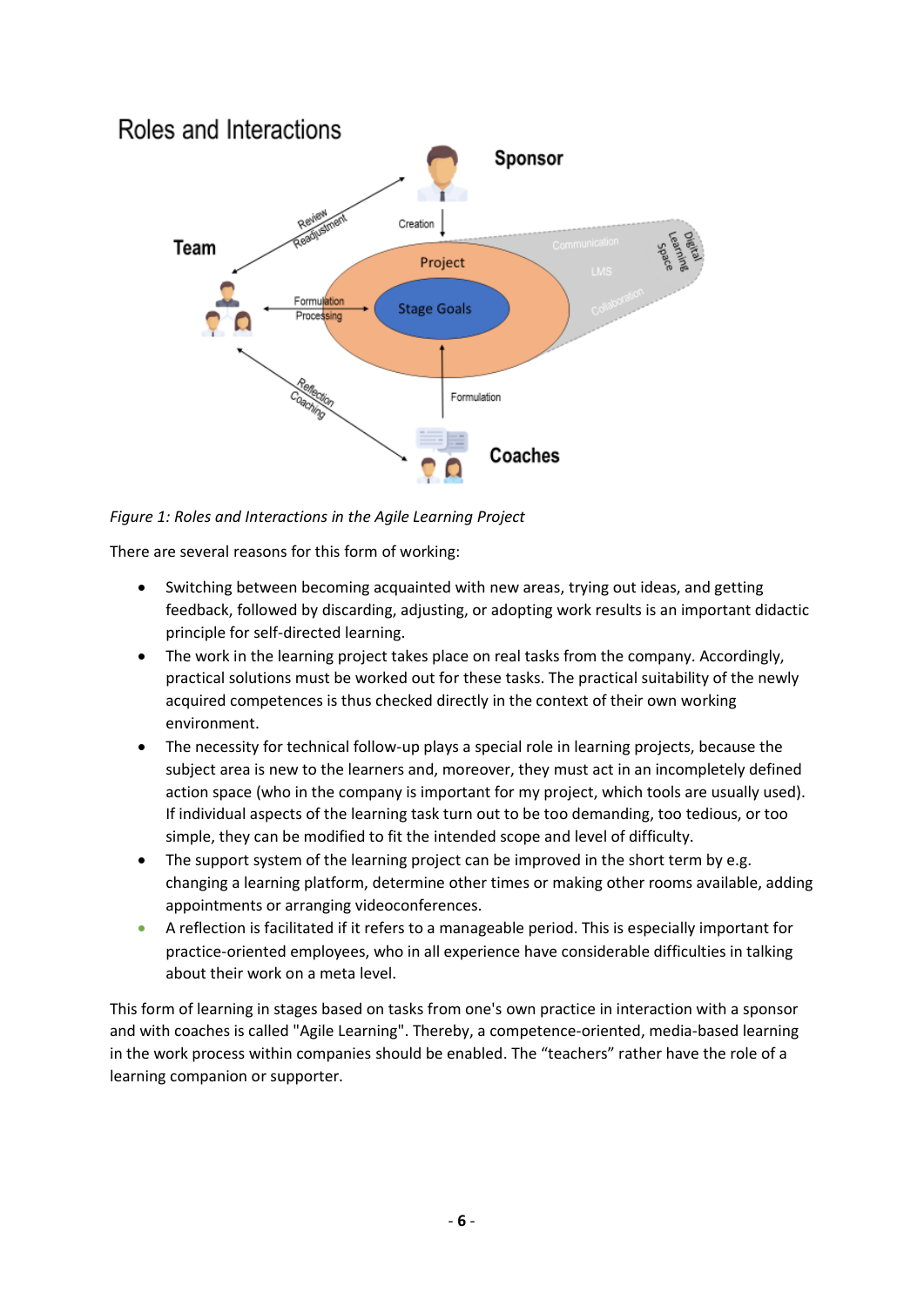## <span id="page-6-0"></span>Agile Learning compared to Agile Methods of Project Management

Agile learning has a structural similarity with the so-called Agile Methods of project management, especially with "Scrum". The latter is used extensively in software development, but also in physical product development. The parallels are mainly in the triangle constellation consisting of

- a responsible sponsor (here called "project owner"), who receives the results,
- a team that jointly works on tasks,
- a person supporting the (learning or work) process without being responsible for the technical content.

as well as a process in short stages (there, called "sprints") between which the work status is checked and the process is reflected on.

In contrast to Scrum, however, the team does not (yet) fully master the task to be solved, but can and will make mistakes. This must even be expressly possible and accepted for a productive learning process. The coaches in Agile Learning do not only have the function of ensuring a smooth learning and working process, but also to provide or organize professional support if necessary. Moreover, in many cases, the learning team will not work exclusively on the learning task, but will do their daily work most of the time. The learning stages are thus lengthened in time. Despite these differences, in many cases it will be possible to fall back on the multifaceted methodological toolbox developed for Scrum, which supports a work process with the roles mentioned above.

## <span id="page-6-1"></span>Introduction, Elaboration and Implementation

This chapter is based on the assumption that a successful and sustainable introduction of Agile Learning requires a process of organizational development that integrates the departments involved, as well as the human resources department, the IT department and, if necessary, other stakeholders. It is advisable to introduce the method first with external support, but the company should not be dependent on it in the long term. Therefore, the prerequisites for an introduction are described before the operational elaboration and the implementation are explained.

### <span id="page-6-2"></span>Introduction of the "Agile Learning" Method in the company

If the method of Agile Learning is to be successfully introduced into a company permanently, various preconditions must be created. These are intended to ensure that the introduction has sufficient backing in the company management, is supported by the relevant stakeholders and can be carried out by the company in the long term. Thus, the following steps should be taken prior to the identification of the current competence needs and its transmission into a learning project:

First, there needs to be:

- a clear decision of the company or division management to make the method (after probation in a pilot project) a standard procedure, and the designation of a person with the appropriate decision-making authority ("**initiator**") who will be responsible for the introduction and further progress;
- the designation of a "**product owner**" who is responsible for the operational implementation in everyday life and of those who are to organize and carry out Agile Learning themselves in the long term ("**internal coaches**");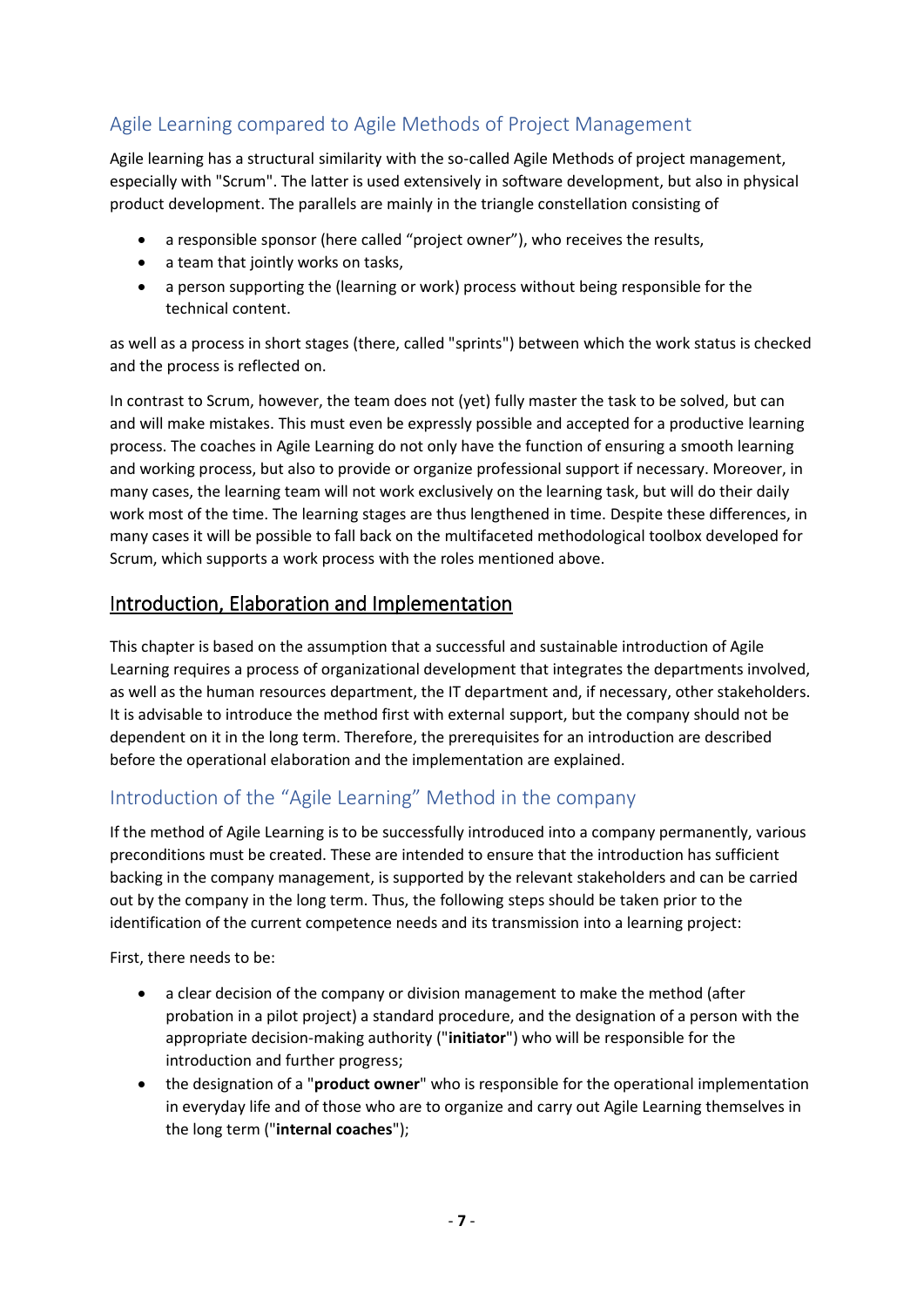- the clarification of the necessary **IT infrastructure**: setting up a new or opening an existing communication platform, storage and processing options for teamwork and, if required, virtual conference rooms;
- an understanding of how the learning projects and method in general **should be evaluated altogether and how the results should be documented**;
- A decision on the **certification system**, i.e. how the services provided and the competences acquired are classified and certified: e.g. based on operational competence profiles, analogous to other training measures on behalf of the company, awarding in-house certificates or - in cooperation with a university - credit points according to ECTS (European Credit Transfer System).

During first pilot projects the following is added

- a steadily growing involvement of the product owner and the (future) internal coaches in the learning projects,
- the qualification of the (future) internal coaches within the pilot projects, and separately,
- a clarification of the role external support should play in the longer term: supervision, evaluation, counseling, or no continuous role
- Selection / development of suitable structures:
	- Should the primary responsibility be with the departments or with the human resources department?
	- Communication within the company and especially to potential target groups
	- Forms of involvement of the works council and other participation structures
- A gradual transfer of responsibility to these structures

#### <span id="page-7-0"></span>The elaboration: analyzes and clarifications

The course of a learning project usually has three phases:

- 1. The assignment clarification with the sponsor. Typical points of clarification are:
	- a) What are the cause and the topic of the competence development?
	- b) Who is the target group: qualification, current position, age, future tasks, previous experience?
	- c) How is the competence development organizationally embedded: responsibilities, instructions, procedures to be followed, overall corporate policy?
	- d) Who else is or should be involved: human resources, works council, adjacent departments, service departments, IT?
	- e) Which resources are available: financial resources, duration of the learning phase, time budgets of the learners (per day / per week and total), available infrastructure (IT, work equipment, rooms, etc.)?
- 2. The clarification of the **competence needs**. Which competences does the target group already have, which ones should they acquire, for what purposes should they be used? There are three perspectives to be considered:
	- a) Those of the line managers, in many cases supplemented by specialist departments and the human resources department: where do they see the current strengths and needs of the target group, in which direction should they develop, what are their future tasks and what are the company's requirements in the future?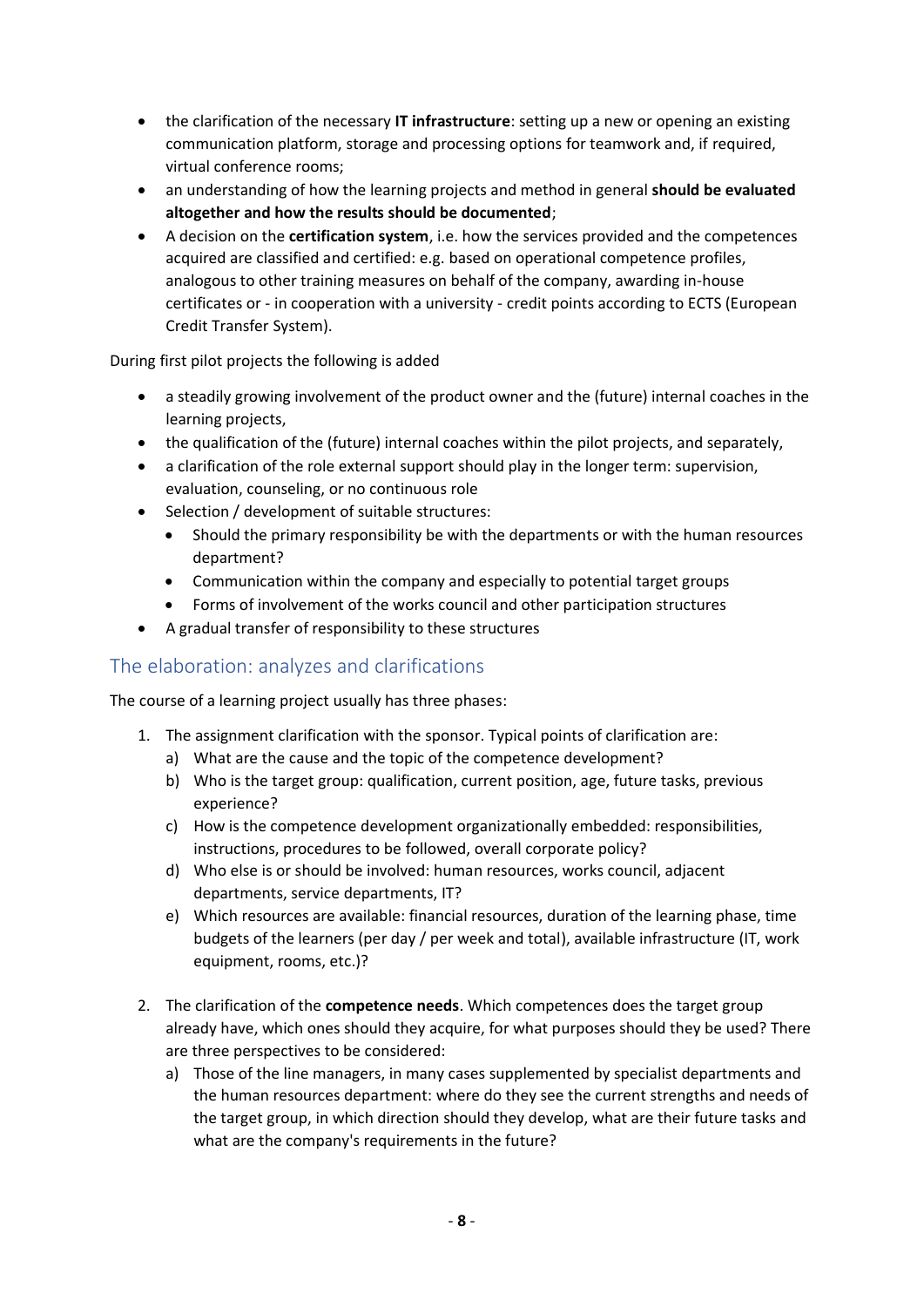- b) The one of the target group: where do they see their strengths, where their development needs, what would they like to learn, where do they see their personal prospect?
- c) An external expert opinion: what could be unrecognized implications of the planning, what is common / important in this area in other companies, where can you find already existing good practice examples that could help?

With a triangulation of these different perspectives, the competencies to be taught in the learning project must be brought into a manageable concept, which the line managers and the learning team's full support. An example of such a procedure is given in the box below.

- 3. Then the specific **learning project** can be defined. This includes:
	- a) To determine the employees who are to participate in the learning project and, as far as possible, already clarify and consider differences within the target group.
	- b) To identify a suitable practical problem (either one for the entire team or individually for each participant) as a learning task in accordance with the sponsor and the team. Thereby, the learning task can be oriented on the abilities of the participants or the participants of a learning group can be determined according to who fits best for a specific task.
	- c) To clarify resources in detail (time, rooms, IT, learning resources) and agree on them with the stakeholders.
	- d) To clarify the roles of the participants: who is the sponsor, who is technically responsible for the task, to what extent must operational experts be involved, are the direct supervisors involved?

Once the roles have been clarified, it must also be ensured that all parties have sufficient commitment.

e) To determine the schedule. Which dates for which tasks? How is communication organized within the team, with the coaches and with the sponsor? Until when should which level be reached?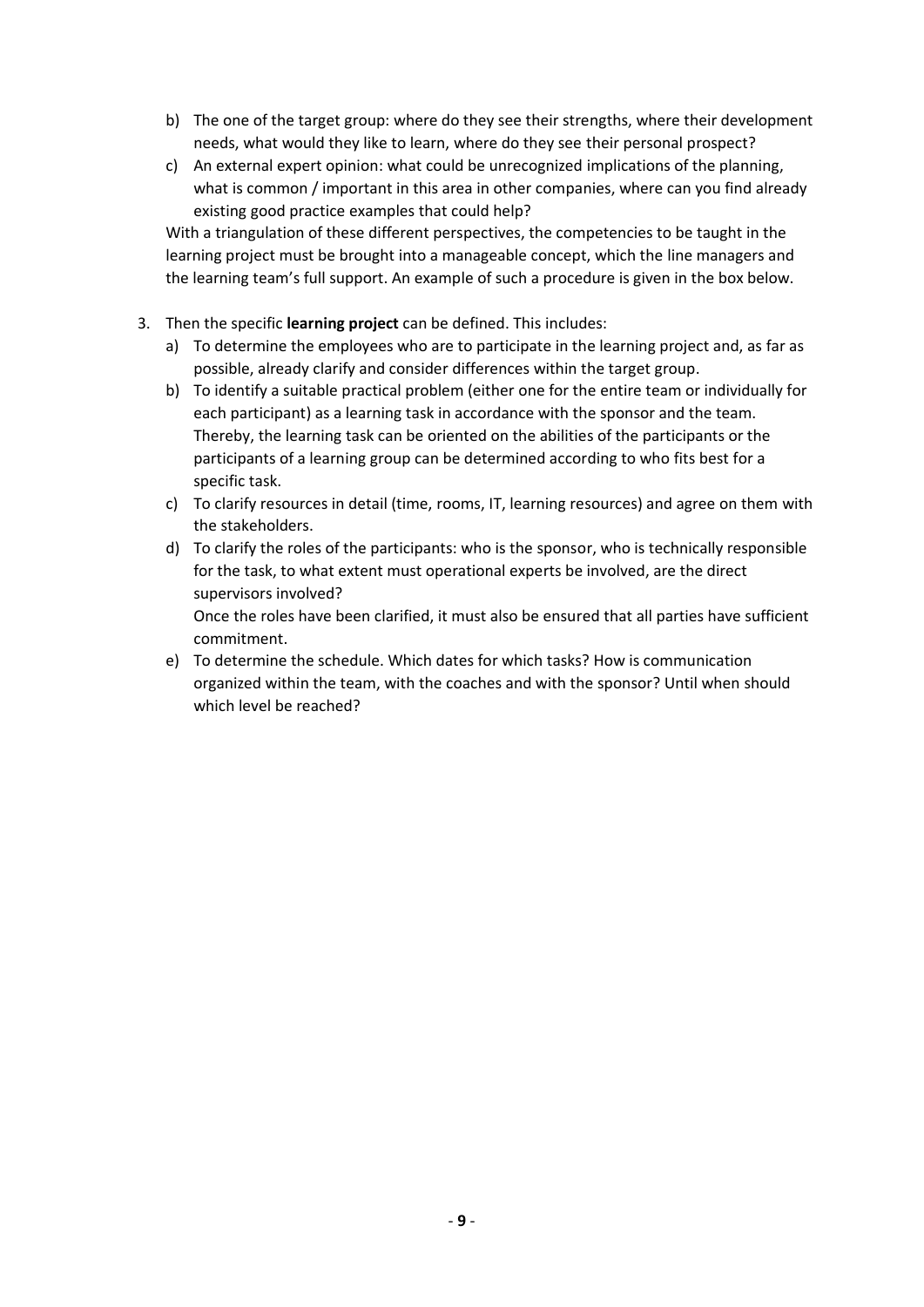#### Practical example: **Clarification of competency requirements**

In a large company, competence development should be carried out as part of employee development. The target group was homogeneous in terms of age (40 to 50 years) and background: industrial education and a prominent position for non-academics at master craftsman or technician level. The particular challenge was that the target group did not come from a uniform work context but was entrusted with very different tasks in different fields of activity. For this group of employees learning topics should be identified that were relevant to as many of them as possible.

As part of the analysis, the area manager, who was also the principal, as well as all the department managers involved were contacted first. To be able to work out generalized competency requirements despite the differences between the employees, on eight people from the target group a workplace analysis was done, in which they detailed their activities and a participating observer supplemented an independent external view. Recurring elements were worked out from the multitude of individual activities thus gained.

A compilation of these elements was presented to the interviewees, rated by them according to the degree of difficulty and importance for their own work and then prioritized how helpful a further education in the respective subject areas would be for them. From the most important elements five learning topics were compiled, which were once again evaluated by the target group. The result was presented to the management circle and accepted as the basis for a competence development project.

#### <span id="page-9-0"></span>The implementation of a learning project

Working in an agile learning project is characterized by a stage-by-stage approach. A stage refers to the period necessary for the preparation of intermediate results, which represent a progress compared to the previous status and therefore should be presented to the sponsor. If the learners can only deal with the learning project as an accompaniment to their work, a period of four weeks is a realistic size. In principle, however, it should be noted that distance intervals of more than six weeks between the stages should be avoided as far as possible, otherwise a falling apart of the group and its dynamics can be expected.

During each stage

- the team works to reach the **stage goal** of the learning project using the agreed **tools**, e.g. a Kanban board and a SharePoint;
- the **coaches** support this work by eliminating obstacles, e.g. Problems with the IT, or the procurement of various resources such as subject matter experts, rooms, or work material;
- After approx. 6-8h of project work, a **stopover** takes place, in which the team presents to each other their work status, clarifies points of intersection, synchronizes the process and arranges the next steps,
- the work is continuously **documented publicly within the project**, i.e. everyone has always access to all documents in their current version
- Any insight that is made individually, collectively, or organizationally beyond the specific technical problem is recorded in a **learning diary**. The format of the learning diary should, on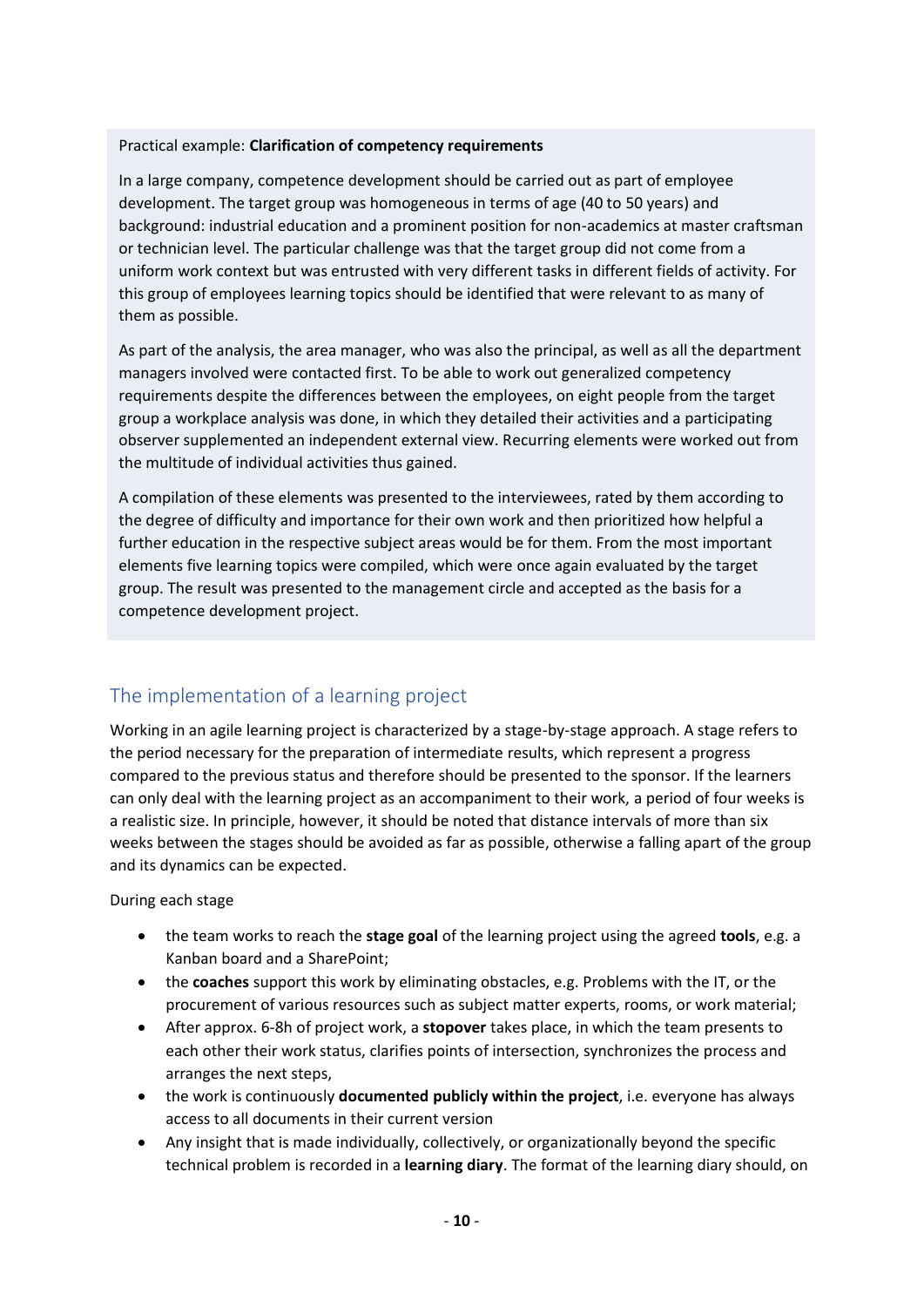one hand, be based on existing structures of knowledge management and, on the other, should represent the lowest possible hurdle for the creation of new entries.

At the end of the stage there is

- the **presentation of results** of the learning project to the sponsor, who receives the technical results, comments them and either accepts or returns them to the team for revision;
- the **reflection** on the learning task at the technical level: which goals have been accomplished, missed, or dismissed, what would have been better or easier, how would this problem be dealt with next time?
- the necessary **appointments** for the next stage: what goals should be accomplished, which procedure should be chosen, what is needed and how should it be organized?
- the **reflection on the process** between coaches and team (possibly with the participation of the sponsor): how did the learning process proceed, which entries were added to the learning diaries, what do they want to maintain in the future, what do they - individually, collectively, or organizationally - want to do differently in the future and how can the coaches help with that?

At the close of the learning project there is

- the **final presentation**, if possible in front of an extended circle, to distribute the results and to pay respect to the team;
- the **final reflection** on the learning process, including the personal learning needs of each team member for the future, and
- a dignified conclusion with the handover of the **certificates**.

#### Practical Example: **A learning project with team and individual components**

In a company, the subject area project management was determined as a learning topic and a group of employees was selected for it. The members of the learning team were to acquire practice-relevant competencies based on current projects in their field, including the handling of interfaces and overarching functions in the company (controlling, quality assurance, purchasing, regulatory approvals, supplier support, etc.). Therefore, it was decided that there should be a two-part learning project.

In the first phase, the team members worked on a study that was equally relevant to all of them and their areas of work. With this study, they learned about and used basic elements of project management (including project structure plans, work packages, set-up and scheduling, time and cost control). In the second phase, each member worked on a separate project from his area. The individual work was synchronized and compared during the stopovers. The team presented the work status and personal challenges and gave peer feedback. Accompanying this, the coaches gave on-demand technical and didactic input to support the processing of the learning objectives.

Finally, in a joint presentation, the team presented the results of the individual projects - which all clearly exceeded what they had already done before - and made it clear to what extent they had learned more about project management.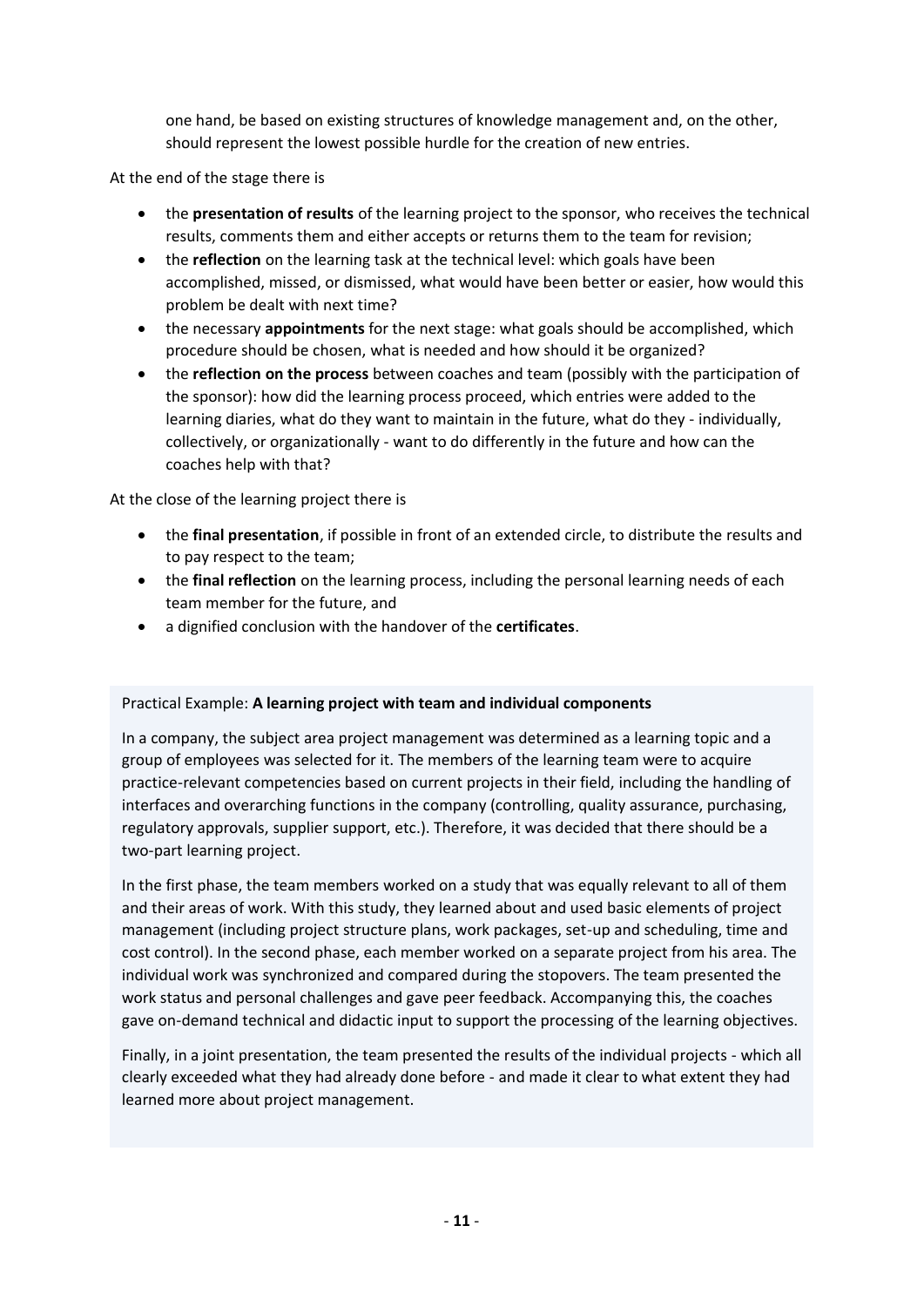#### <span id="page-11-0"></span>Potentials and limits of Agile Learning

The development of professional competence in dynamic environments requires not only conventional formal learning but also workplace-integrated and interactive approaches. In Agile Learning, the participants - accompanied and supported by coaches - gain new competencies that are directly linked to their work context. The learning occasion is a specific challenge derived from their own work process. In pursuit of the individual problem-solving as well as in exchange with the learning team and the coaches, one's own competence increase becomes recognizable, so that successful learning strategies can also be harnessed in future. In the process, participants are guided to the pragmatic use of IT tools that support problem solving from their individual perspective.

The main potential of this approach lies in the practical relevance of the acquired competencies and in the demand-oriented communication of contents, techniques, and skills. Specifically, this approach supports learning in working contexts, which are networked as part of the digital transformation and in which communication and collaboration is becoming increasingly virtualized. Agile Learning takes place in stages that are characterized by specific, work-process-related goals of the team members and allows an incremental and self-directed development of competencies. As a result, a solutionand practice-oriented approach is established that leads to the empowerment of employees by involving them in cooperative learning with their respective expertise.

Due to the recurring reflection and the involvement of the management level through the sponsor, a process of change is initiated which can be anchored sustainably in the organization and in human resources development.

Agile Learning does reach its boundaries when, like in any project-oriented teaching / learning method, the goal is the systematic coverage of a pre-defined curriculum with defined contents. This cannot be guaranteed by exemplary learning. For subject areas in which particular importance is attached to the completeness of learning content (e.g. safety at work or fire protection), classical further education forms are to be preferred. There, Agile Learning projects can only supplement existing presence and online trainings with a transfer embedded in the workplace, which supports the sustainable implementation of the learning content in everyday working life. However, if the goal of competence development is to impart practice-oriented skills that are supposed to cause a workplace-related increase in competence in a specific subject area, Agile Learning projects do have clear advantages.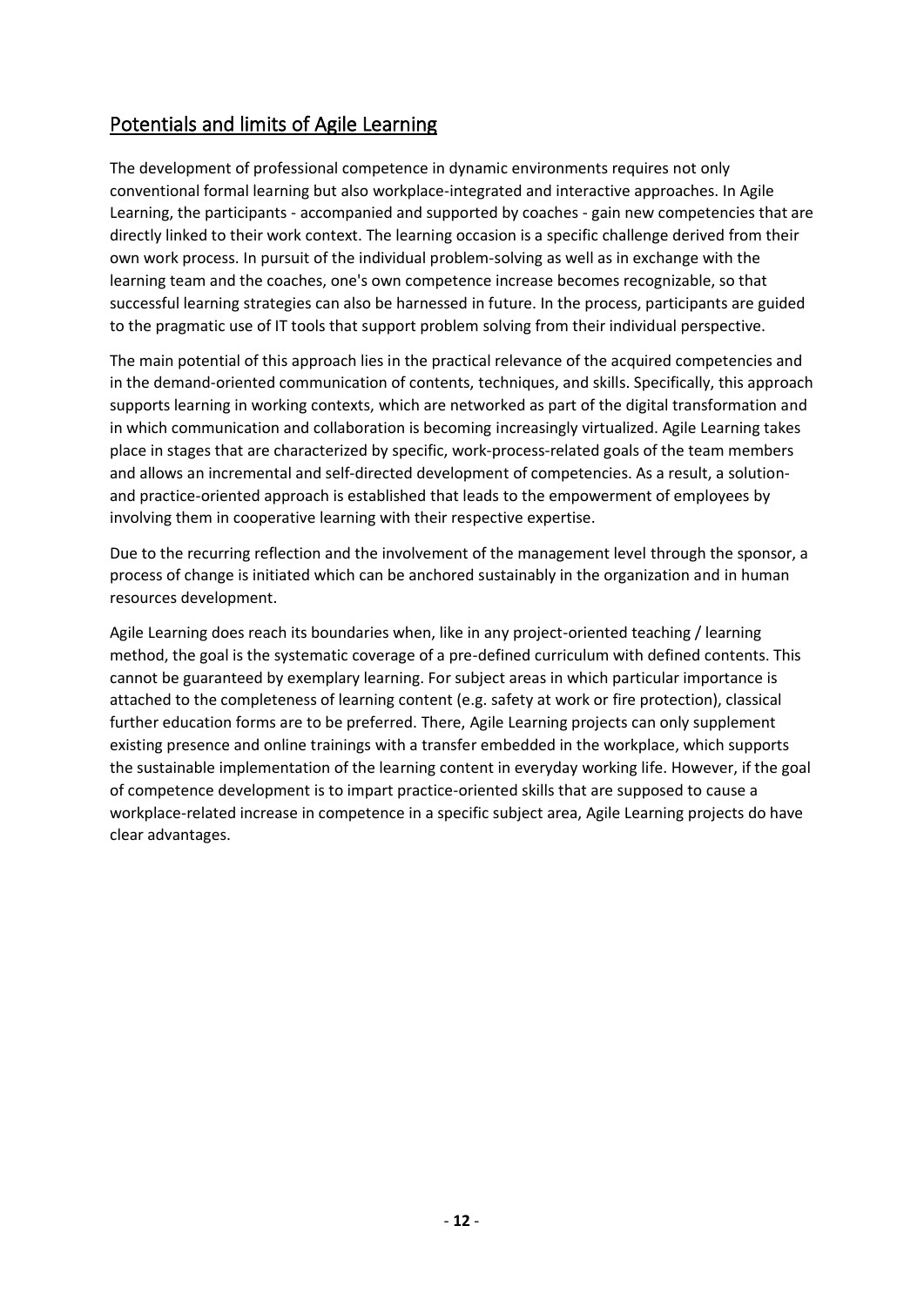## <span id="page-12-0"></span>Appendix

## <span id="page-12-1"></span>A short introduction to 'what is a problem?' and 'what is problem-orientation?' in a problem-based learning (PBL) environment

There have been many academic discussions about '*what is a problem'* and what does '*problemorientation'* mean in a problem-based learning (PBL) environment? Problem orientation basically means, that the starting point for the students learning process is a problem (Kjærsdam & Enemark, 1974; Quist, 2004; Kolmos, Fink & Krogh, 2004; Barge, 2010; Holgaard et.al., 2015; Guerra & Bøgelund, 2014). Problem-orientation being one of the pillar principles of PBL, cannot be described and categorised as one and only type of problem. Problem-orientation is a concept that relates to various different types of problems with different points of departure, implementing distinctive theory and methods, which are the means for solving the problem.

Kolmos (2004) argues that definitions of problems are diverse in different professional areas. And further Quist (2004) has, from a literature review of diverse problem formulations, located a variety of understandings of problems. Basically, there is consensus that a problem can be initiated by 'w*ondering'* about an observed phenomenon or an observed *'problematic situation'* (Quist, 2004; Guerra & Bøgelund, 2014) or an '*un-explored potential'* (Guerra & Bøgelund, 2014; Quist 2004; Jonassen, 2011).

- Wondering: This indicates an observed phenomenon creating (qualified) curiosity (Quist, 2004), which can include situations, events, persons or a thing (Guerra & Bøgelund, 2014), something that happened or happens, something heard and seen (Quist, 2004), an uncovered need or wish (Guerra & Bøgelund, 2014; Quist, 2004).
- A problematic situation: This can, according to Quist (2004), be 'something you find a scandal', 'a lack of knowledge' or 'a lack of function' and it can be caused by contrasts; that is, between a wish and reality, conflicts, contradictions (Guerra & Bøgelund, 2014; Quist, 2004). In the definition of a problem, Guerra and Bøgelund (2014) explain the understanding of a problematic situation as also including the student's sorrow and/or indignation, frustration or stress, which makes them act to change this problematic situation.
- An un-explored potential. This idea is also a possible starting point for the problem formulation, such as the potential of a mobile phone not only as a device for communication but also to take photographs and video, agendas, e-mails, GPS applications and so forth.

Furthermore, consistent with the Aalborg PBL model, problem formations can be defined as theoretical, practical, social, technical, symbolic-cultural and/or scientific (Barge, 2010). One general expectation though, problems identified are authentic problems. Authentic problems are 'not only theoretical and not only practical, but problems that are part of a process, where the problem is constantly conceptualised' (Henriksen et al. 2004, p. 149).

Depending on the type of problem and its starting point (w*ondering, a problematic situation* or an *unexplored potential)* there is also a distinction between 'retrospective' or 'prospective' problem formulations (Holgaard et.al. 2015, p. 37), which can be characterised by:

- Retro-spective problem formations want to find justifications and explanations for something already happened;
- Pro-spective problem formations are designed to solve practical problems and to produce concrete solutions;